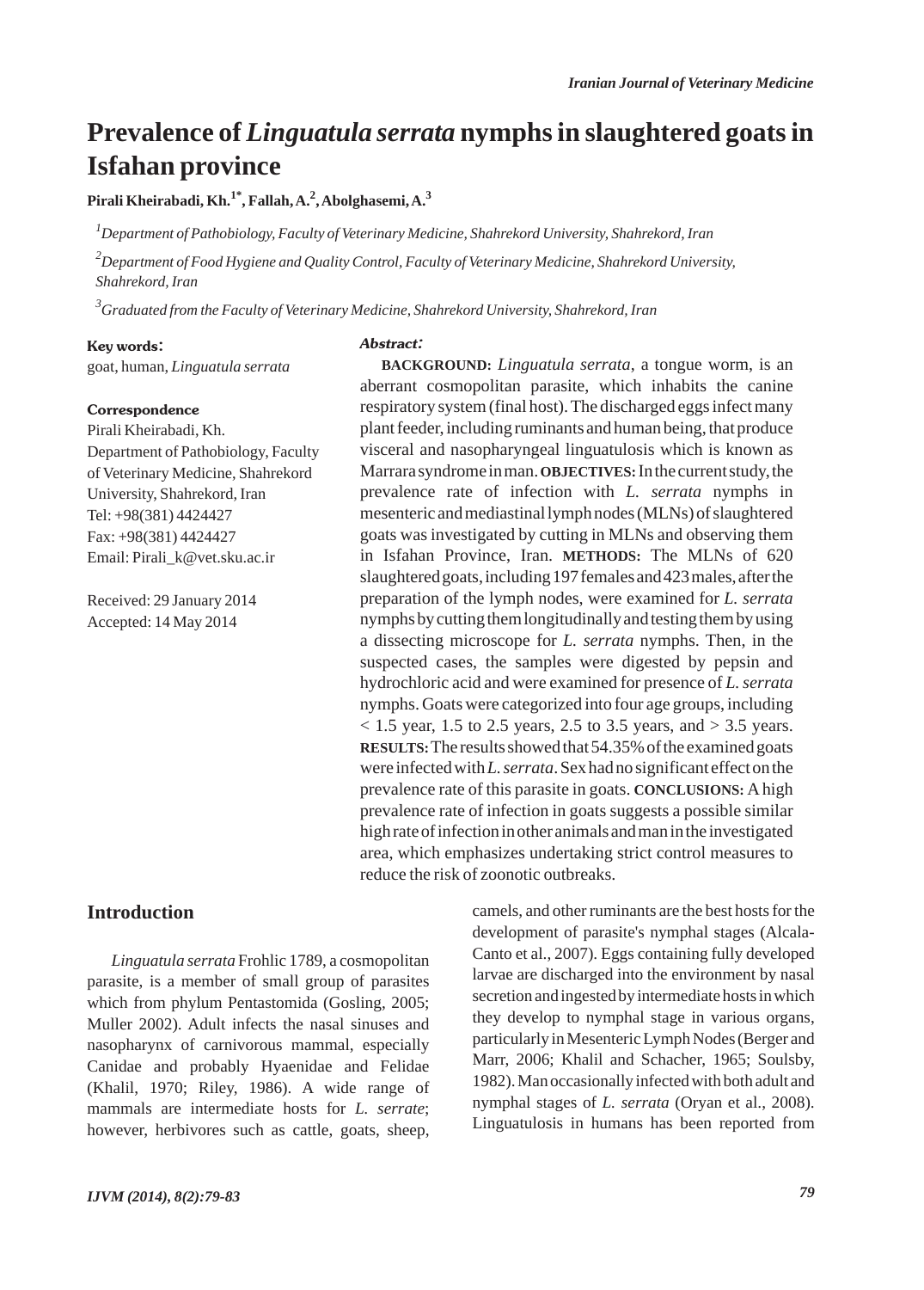various parts of the world, particularly in countries of the Middle East, Africa, America, and Southeast Asia (Gardiner et al., 1984; Acha and Szyfres, 2003; Baird et al., 1988; El-Hassan et al., 1991; Yagi et al., 1996; Lazo et al., 1999). Nasopharyngeal linguatulosis, which is known as Halzoun or Marrara syndrome, is the common form of infection in man and is often produced following consumption of raw or undercooked infected viscera (liver, lung and lymph nodes) of infected animals (El-Hassan et al., 1991; Beaver et al., 1984; Drabick, 1987). This parasite has been reported in humans in Iran (Hodjati and naghili, 1987; Fata et al., 1994, Sadjjadi et al., 1998; Maleky, 2001). Several studies have shown the prevalence of *L. serrata* infection in animals including dogs, camels, buffaloes (Sisakumar et al., 2005), sheep (Esmail-Nia et al., 2000; Shekarforoush et al., 2004; Tavassoli et al., 2007; Ravindran et al., 2008; Nourollahi-Fard et al., 2011), cattle (Nourollahi-Fard et al., 2010a), and goats (Saiyari et al., 1996; Razavi et al., 2004; Nourollahi-Fard et al., 2010b).

This study aimed to determine the prevalence of *L. serrata* nymphs in MLNs of goats slaughtered in Isfahan Province, Central Iran.

## **Materials and Methods**

Lymph nodes of 620 slaughtered goats at slaughterhouses of Isfahan province located in central part of Iran were examined for *L. serrata* nymphs from January 2010 to December 2011. After determining the sex, goats were divided into four age groups (including  $< 1.5$  year, 1.5 to 2.5 years, 2.5 to 3.5 years, and  $> 3.5$  years) using the eruption of permanent incisor teeth criteria, as described previously. At least, 4 mesenteric and mediastinal lymph nodes (MLNs) form each animal were collected, and totally 2480 lymph nodes were collected in PBS and transferred to the Parasitology Laboratory of Veterinary Faculty of Shahrekord University. Then, each lymph node was cut longitudinally and tested using a dissecting microscope for *L. serrata* nymphs. The number of collected nymphs from each node was recorded, and then nymphs were stored in PBS at 4 ºC for further studies. The digestive method was carried out for detection of more nymphs which were not clear in the first method. For this purpose, 6 g pepsin was solved in 10 mL hydrochloric acid, and then 600 mL of distilled water was added. The Samples were placed at 37 ºC for 24 h and then examined.

**Statistical analysis:** The Chi-Square test (SPSS version 17.0) was used to compare the relative frequency of infection among different ages, sexes, and seasons. A value of p<0.05 was considered significant.

## **Results**

The results showed that MLNs in 337 goats (54.35%) were infected with *L. serrata* nymphs. The number of collected nymphs from each infected lymph node varied from 1 to 29. The infection rate in mesenteric lymph nodes was significantly higher than the infection rate in mediastinal lymph nodes (Table 1). The infection rate had no significant difference between male and female goats (Table 2). There was a significant difference between the groups with different ages (Table 3). The infection rate in winter was significantly lower than the infection rate in spring; however, there were no significant differences in the other seasons (Table 4).

## **Discussion**

The prevalence of linguatulosis in dogs have been determined in different parts of Iran, which were found to be 76.2% in Shiraz (Oryan et al., 2008), 65.5% in Shahre-Kord (Meshgi and Asgarian, 2003), and 76.47% in Fars province (Oryan et al., 1997). In Bursa, Turkey, 20% of dogs have been found infected (Akyol et al., 1995). Many studies were carried out on the prevalence of *L. serrata* in various domestic ruminants in Iran and other parts of the world (Tavassoli et al., 2007; Tajik et al., 2006; Razavi et al.,

Table 1. Infection rate by *Linguatula serrata* nymphs in mesenteric and mediastinal lymph nodes in slaughtered goats.  $(a,b,c,d)$  The infection rate in a column with different superscript letters are significantly different (p<0.05).

| Mesentric lymph<br>nodes   | Goats                 | 620                |
|----------------------------|-----------------------|--------------------|
|                            | Infected              | 254                |
|                            | Infection Rate $(\%)$ | 40.56a             |
|                            | Goats                 | 620                |
| Mediastinal lymph<br>nodes | Infected              | 83                 |
|                            | Infection Rate $(\%)$ | 13.25 <sub>b</sub> |
| Mesentric and              | Goats                 | 620                |
| Mediastinal lymph          | Infected              | 287                |
| nodes together             | Infection Rate $(\%)$ | 46.19              |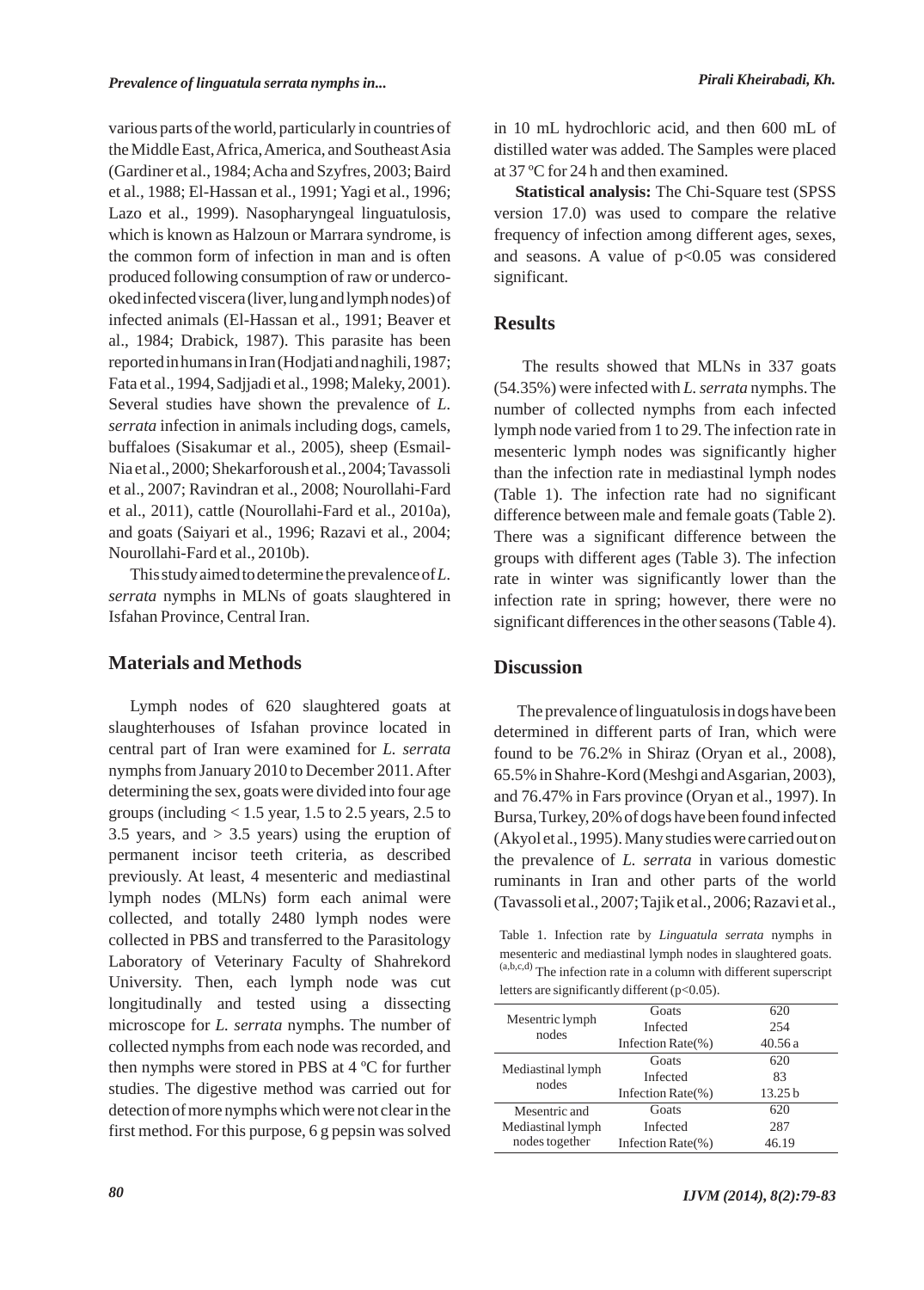Table 2. Infection rate by *Linguatula serrata* nymphs in mesenteric and mediastinal lymph nodes in slaughtered goats in different sex.  $(a,b,c,d)$  The infection rate in a row with different superscript letters are significantly different ( $p<0.05$ ).

|                                                   |                       | <b>Sex</b>          |               |
|---------------------------------------------------|-----------------------|---------------------|---------------|
|                                                   |                       | Male                | <b>Female</b> |
|                                                   | Goats                 | 423                 | 197           |
| Mesentric lymph nodes                             | Infected              | 167                 | 87            |
|                                                   | Infection Rate $(\%)$ | 39.5 <sup>(a)</sup> | $44.2^{(a)}$  |
|                                                   | Goats                 | 423                 | 197           |
| Mediastinal lymph nodes                           | Infected              | 54                  | 29            |
|                                                   | Infection Rate(%)     | $12.8^{(a)}$        | $14.7^{(a)}$  |
| Mesentric and Mediastinal<br>lymph nodes together | Goats                 | 423                 | 197           |
|                                                   | Infected              | 184                 | 103           |
|                                                   | Infection Rate(%)     | $43.5^{(a)}$        | 52.3(a)       |

Table 3. Infection rate by *Linguatula serrata* nymphs in mesenteric and mediastinal lymph nodes in slaughtered goats in different age.  $(a,b,c,d)$  The infection rate in a row with different superscript letters are significantly different (p<0.05).

|                                        |                                                                                                    | Age (Year) |                               |    |            |
|----------------------------------------|----------------------------------------------------------------------------------------------------|------------|-------------------------------|----|------------|
|                                        |                                                                                                    |            | $<1.5$ 1.5-2.5 2.5-3.5 $>3.5$ |    |            |
| Mesentric<br>lymph nodes               | Goats                                                                                              | 460        | 91                            | 40 | 29         |
|                                        | Infected                                                                                           | 178        | 35                            | 25 | 16         |
|                                        | Infection Rate(%) 38.7 <sup>(a)</sup> 35.5 <sup>(a)</sup> 62.5 <sup>(b)</sup> 55.2 <sup>(c)</sup>  |            |                               |    |            |
| Mediastinal<br>lymph nodes             | Goats                                                                                              | 460        | 91                            | 40 | 29         |
|                                        | Infected                                                                                           | 54         | 14                            | 6  | 9          |
|                                        | Infection Rate(%) $11.8^{(a)}$ 15.4 <sup>(a)</sup> 15 <sup>(a)</sup>                               |            |                               |    | $31^{(b)}$ |
| Mesentric<br>and                       | Goats                                                                                              | 460        | 91                            | 40 | 29         |
| Mediastinal<br>lymph nodes<br>together | Infected                                                                                           | 200        | 42                            | 27 | 18         |
|                                        | Infection Rate(%) 43.5 <sup>(a)</sup> 46.15 <sup>(a)</sup> 67.5 <sup>(b)</sup> 62.1 <sup>(b)</sup> |            |                               |    |            |

Table 4. Infection rate by *Linguatula serrata* nymphs in mesenteric and mediastinal lymph nodes in slaughtered goats in different seasons.  $(a,b,c,d)$  The infection rate in a row with different superscript letters are significantly different (p<0.05).

|                                        |                                       | Season     |                                    |               |            |
|----------------------------------------|---------------------------------------|------------|------------------------------------|---------------|------------|
|                                        |                                       |            | <b>Spring Summer Autumn winter</b> |               |            |
| Mesentric                              | Goats                                 | 100        | 210                                | 210           | 100        |
|                                        | Infected                              | 42         | 90                                 | 90            | 32         |
|                                        | lymph nodes Infection Rate<br>(% )    | $42^{(a)}$ | $42.85^{(a)}$                      | $42.85^{(a)}$ | $32^{(b)}$ |
| Mediastinal                            | Goats                                 | 100        | 210                                | 210           | 100        |
|                                        | Infected                              | 18         | 26                                 | 27            | 12         |
|                                        | lymph nodes Infection Rate<br>$(\% )$ | $18^{(a)}$ | $12.4^{(b)}$                       | $12.85^{(b)}$ | $12^{(b)}$ |
| Mesentric                              | Goats                                 | 100        | 210                                | 210           | 100        |
| and                                    | Infected                              | 52         | 98                                 | 98            | 39         |
| Mediastinal<br>lymph nodes<br>together | <b>Infection Rate</b><br>(% )         | $52^{(a)}$ | $46.7^{(a)}$                       | $46.7^{(a)}$  | $39^{(b)}$ |

2004). The infected nymphs were obtained from different visceral organs, and in most studies MLNs were evaluated because the nodes are the first place to be infected with *L. serrata* nymph. Therefore, the possibility of infection in MLNs is higher than other visceral organs (Shakerian et al., 2008). Afew studies on the prevalence of *L. serrata* nymphs in goats were conducted in some areas of Iran, e.g., in Mashhad (Tajik et al., 2007) and in Najaf-Abad (Pourjafar et al., 2007; Shakerian et al., 2008). In Egypt, 4.9% of MLNs from the examined camels were infected (Razavi et al., 2004). In a recent study, from the 232 examined goats, the parasite was reported in MLNs of goats, that was higher than the reports of Oryan et al. (1993) and Wahba et al. (1997) with infection rates of 7.5% and 4.9%, respectively. The abovementioned data were less than those reported by Tajik et al. (2007) and Pourjafar et al. (2007) with the infection rates of 75% and 35%, respectively. Therefore, our results showed that Isfahan province is an endemic area for linguatulosis in goats, and probably in other ruminants and dogs. In less than 1 year-old group of the examined goats, *L. serrata* nymphs were only observed in one sample (4%). There was not significant difference among different age groups. Similarly, there was no significant difference in the rate of infection of the male and female goats. Due to the fact that goat meat is one of the common foods in Iran, particularly in central part of Iran such as Isfahan Province, the high rate of infection with the *L. serrata* nymphs in goats in this area clearly indicates a high risk of transmission of the disease from consumption of raw or undercooked goat viscera to human beings. Also, these results show that the infection rate in goats is very high. Furthermore, goats' viscera can transmit the infection to final hosts and cause the maintenance of life cycle of parasite in this area. Based on the high prevalence of infection in goats, we supposed that the rate of problems associated with linguatulosis in humans is higher than mentioned before.

Based on the results obtained from this research, suggesting that presence of such gross changes in the color and consistency of the MLNs could be considered as an indication of infection with nymphs of *L. serrate*, the exact inspection and elimination of infected organs is necessary to interrupt the life cycle of parasites.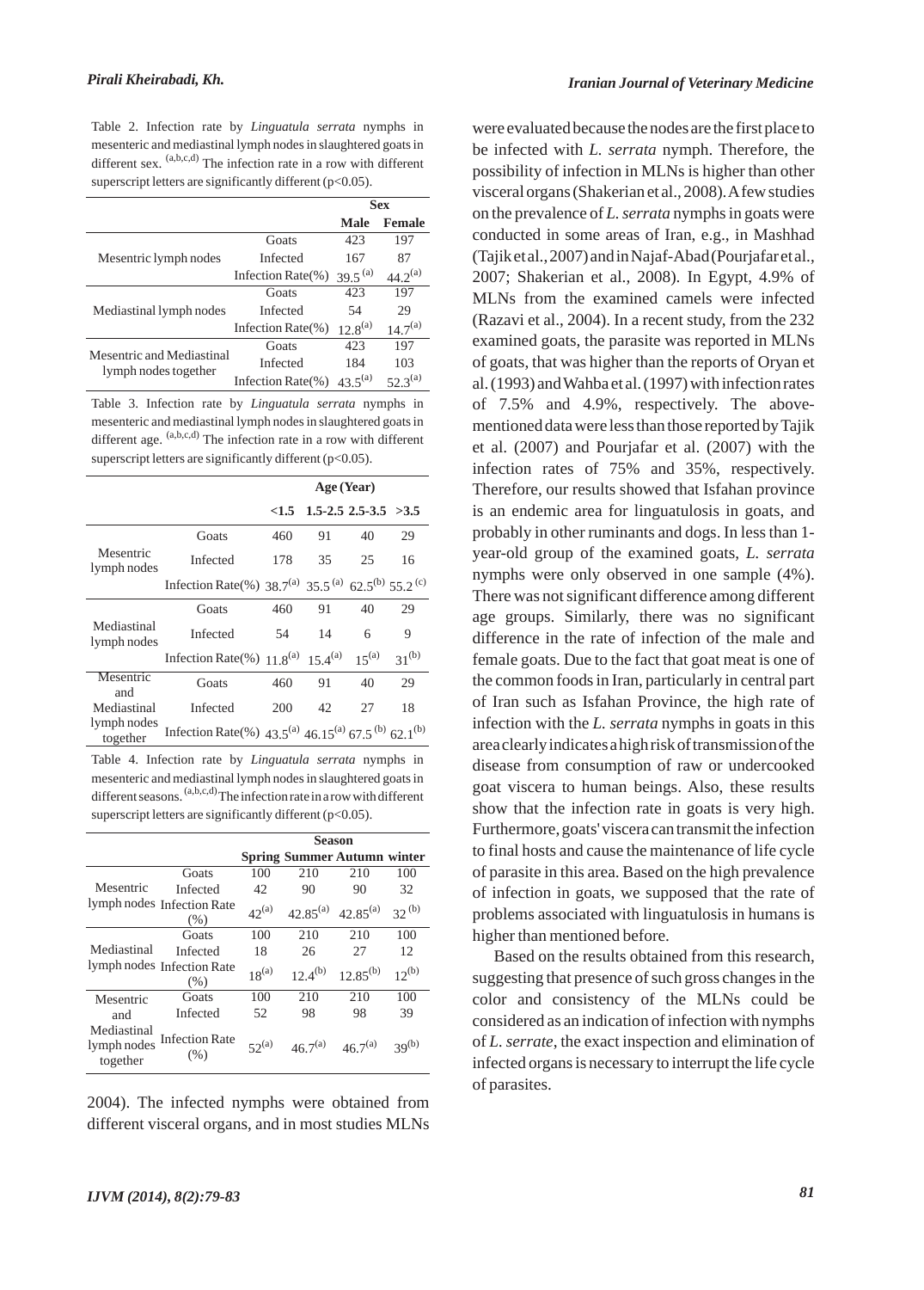## **References**

- 1. Acha, P.N., Szyfres, B. (2003) Pentastomosis. In: Zoonosis and Communicable Diseases Common to Man and Animals (Parasitosis). Acha, P.N., Szyfres, B. (eds.). Scientific and technical publication. Pan American Health Organization, Washington, DC, USA. p. 345-380.
- Akyol, C.U., Coskun, S.Z., Omez, G. (1995) 2. *Linguatula serrata* in Bursa stray dogs and its importance from the point of public health. Turkiye Parazitoloji Dergissi. 19: 261-271.
- Alcala-Canto, Y., Alberti-Navarro, A., Ibbara-3. Velarde, F. (2007) Serin protease activity demonstrated in larval stage of the Pentastomid *Linguatula serrata*. Parasitol Res. 100: 1011-1014.
- Baird, J.K., Kassebaum, L.J., Ludwig, G.K. (1988) 4. Hepatic granuloma in a man from the North of America caused by a nymph of *Linguatula serrata*. Pathology. 20: 198-199.
- Beaver, P.C., Jung, R.O.C., Cup, E.W. (1984) 5. Crustacea, linguatulid, millipeds, centipeds, scorpions, spiders, ticks and mites. In: Clinical Parasitology. Beaver, P.C., Jung, R.O.C., Cup, E.W. (eds.).  $(9^{th}$  ed.) Lea and Febiger, Philadelphia, USA. p. 572-573.
- Berger, S.A., Marr, J.S. (2006) Human Parasitic 6. Diseases Source Book. Jones and Bartlett Publishers: Sudbury, Massachusetts, USA. p. 294.
- 7. Drabick, J.J. (1987) Pentastomiasis. Rev Infect Dis. 9: 1087-1094.
- El-Hassan, A.M., Eltoum, I.A., El-Asha, B.M.A. 8. (1991) The Marara syndrome: isolation of *Linguatula serrata* nymph from a patient and the viscera of goats. Trans R Soc Trop Med Hyg. 85: 309.
- Esmail-Nia, K., Hadizadeh-Moalem, S., Derakhshanfa, 9. A. (2000) A study on the prevalence of *Linguatula serrata* infestation in small ruminants of Mazandaran Province in babol abattoir. Pajouhesh and Sazandegi. (In persian). 54: 94-95.
- 10. Fata, A., Elahi, M.R., Berenji, F. (1994) Pentastomiasis and report of the first case of Halazoun syndrome in Khorasan Province. Med J Mashhad Uni Med Sci. 37: 137-142.
- 11. Gardiner, C.H., Dyke, J.W., Shirley, S.F. (1984) Hepatic granuloma due to a nymph of *Linguatula serrata* in a woman from Michigan: a case report and review of the literature. Am J Trop Med Hyg. 33:

187-189.

- 12. Gosling, P.Y. (2005) Dictionary of Parasitology. CRC pres. Boca Raton, USA.
- 13. Hodjati, M.H., Naghili, B. (1987) Report of a case with nasopharyngeal pentastomiasis from West Azarbaijan. Med J Tabriz Uni Med Sci. 23: 42-50.
- Khalil, G.M., Schacher, J.F. (1965) *Linguatula* 14. *serrata*-in relation to halzoun and the marrara syndrome. Am J Trop Med Hyg. 15: 736-746.
- 15. Khalil, G.M. (1970) Incidence of *Linguatula serrata* infection in Cairo mongrel dogs. J Parasitol. 56: 458.
- Lazo, R.F., Hidalgo, E., Lazo, J.E. (1999) Ocular 16. linguatulosis in Ecuador: A case report and morphometric study of the larva of *L. serrata*. Am J Trop Med Hyg. 60: 405-406.
- Maleky, F. (2001) A case report of *Linguatula serrata* 17. in human throat from Tehran, Central Iran. Ind J Med Sci. 55: 439-441.
- 18. Meshgi, B., Asgarian, O. (2003) Prevalence of *Linguatula serrata* infestation in stray dogs of Shahrekord, Iran. J Vet Med. B 50: 466-467.
- Muller, R. (2002) Worm and Human Diseases. CABI 19. Publishing Co. Wallingford, UK. p. 240-242.
- 20. Nourollahi-Fard, S.R., Kheirandish, R., Nourouzi-Asl, E. (2010 a) The prevalence of *Linguatula serrata* nymphs in mesenteric lymph nodes in cattle. Am J Anim Vet Sci. 5: 155-158.
- Nourollahi-Fard, S.R., Kheirandish, R., Nourouzi-21. Asl, E. (2010 b) The prevalence of *Linguatula serrata* nymphs in goats slaughtered in Kerman slaughterhouse, Kerman, Iran. Vet Parasitol. 171: 176-178.
- 22. Nourollahi-Fard, S.R., Kheirandish, R., Nourouzi-Asl, E. (2011) Mesenteric and mediastinal lymph node infection with *Linguatula serrata* nymphs in sheep slaughtered in Kerman slaughterhouse, Southeast Iran. Trop Anim Health Prod. 43: 1-3.
- 23. Oryan, A., Moghadar, N., Hanifepour, M.R. (1993) Arthropods recovered from the visceral organs of camel with special reference to their incidence and pathogenesis in Fars Provinces of Iran. Indian J Anim Sci. 63: 290-293.
- 24. Oryan, A., Sadjjadi, S.M., Mehrabani, D. (2008) The status of *Linguatula serrata* infection of stray dogs in Shiraz, Iran. Comp Clin Pathol. 17: 55-60.
- 25. Pourjafar, M., Azizi, H., Darabi, S. (2007) The prevalence of nymphal stage of Lingautula serrata in camels (Camelus dromedaries) in Najaf-Abad, Iran. J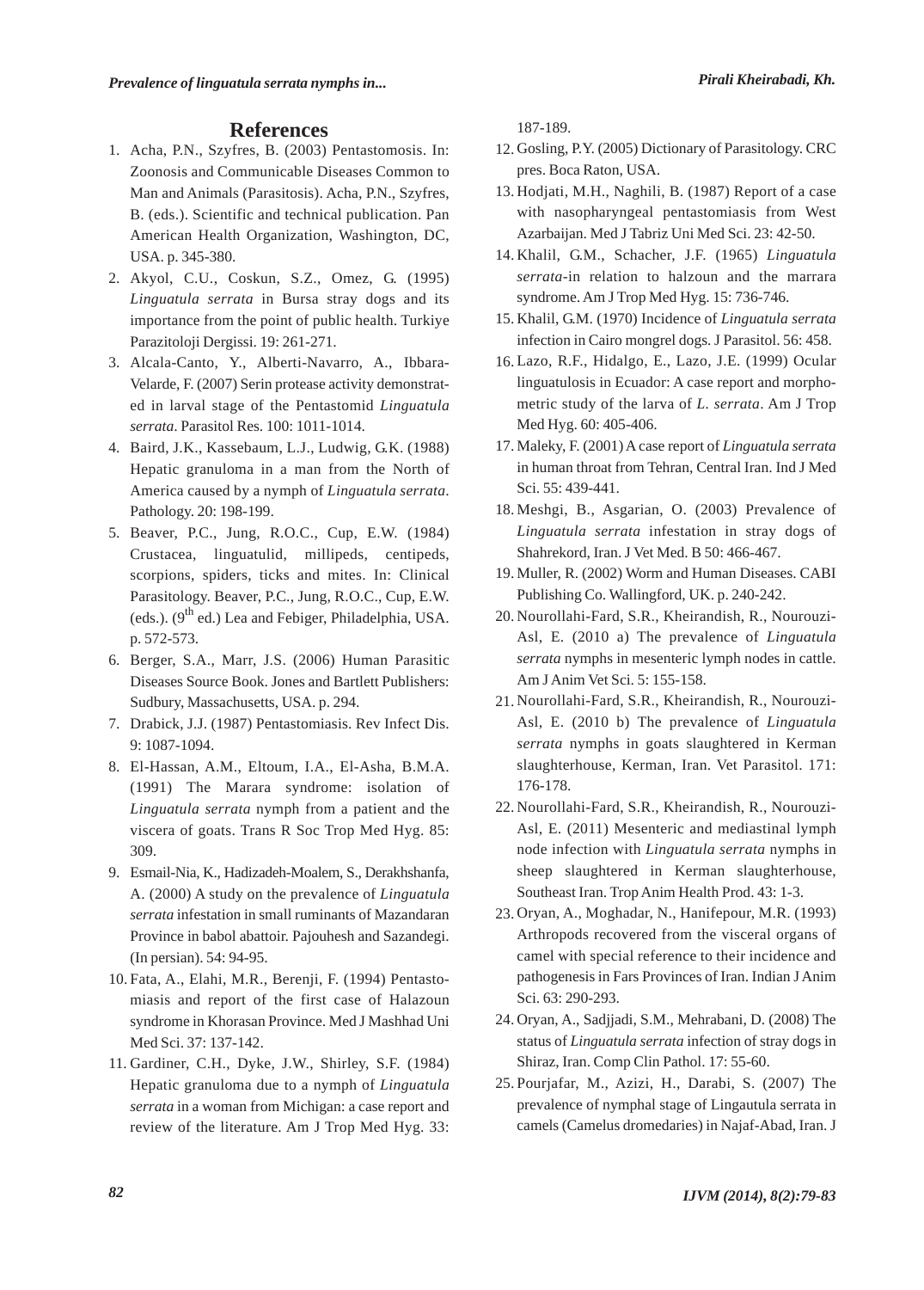Camel Pract Res. 14: 171-173.

- 26. Ravindran, R., Lakshmanan, B., Ravishankar, C. (2008) Prevalence of *Linguatula serrata* in domestic ruminants in South India, Southeast Asia. J Trop Med Public Health. 39: 808-812.
- 27. Razavi, S.M., Shekarforoush, S.S., Izadi, M. (2004) Prevalence of *Linguatula serrata* nymph in goats in Shiraz, Iran. Small Rumin Res. 54: 213-217.
- 28. Riley, J. (1986) The biology of Pentastomids. Adv Parasitol. 25: 45-128.
- 29. Sadjjadi, S.M., Ardehali, S.M., Shojaei, A.A. (1998) case report of *Linguatula serrata* in human pharynx from Shiraz, Southern Iran. Med J Islamic Rep Iran. 12: 193-194.
- Saiyari, M., Mohammadian, B., Sharma, R.N. (1996) 30. *Linguatula serrata* (Forlich 1789) nymphs in lungs of goats in Iran. Trop Anim Health Prod. 28: 312-314.
- Shakerian, A., Shekarforoush, S.S., Ghafari-Rad, H. 31. (2008) Prevalence of *Linguatula serrata* nymphs in Najaf-Abad, Iran. Res Vet Sci. 44: 243-245.
- Shekarforoush, S.S., Razavi, S.M., Izadi, M. (2004) 32. Prevalence of *Linguatula serrata* nymph in sheep in Shiraz, Iran. Small Rumin Res. 52: 99-101.
- Sisakumar, P., Sankar, M., Nambi, P.A. (2005) The 33. occurrence of nymphal stage of *Linguatula serrata* in water buffaloes (*Bubalus bubalis*): Nymphal morphology and lymph node pathology. J Vet Med. A52: 506-509.
- 34. Soulsby, E.J.L. (1982) Helminths Arthropods and Protozoa of Demestocated Animals,  $(7^{th}$  ed.) Bailliere Tindall. London, UK.
- 35. Tajik, H., Tavassoli, M., Dalir-Naghadeh, B. (2006) Mesentric lymph nodes in infection with *Linguatula serrata* nymphs in cattle. Iran J Vet Res. 7: 82-85.
- 36. Tajik, H., Tavassoli, M., Khani, H. (2007) Prevalence of *Linguatula serrata* nymphs in slaughtered camels of Iran. J Camel Pract Res. 14: 69-71.
- 37. Tavassoli, M., Tajik, H., Dalir-Naghadeh, B. (2007) prevalence of *Linguatula serrata* nymphs and gross changes of infected mesenteric lymph nodes in sheep in Urmia, Iran. Smal Rumin Res. 72: 73-76.
- Wahba, A.A., Shehab, G.J., El-Refaii, M.A.H. (1997) 38. Some parasitological and pathological studies on two camel parasites, *Dicrocoelium dendriticum* (rudolphi, 1819) and *Linguatula serrata* (Frohlich, 1789) in Egypt. Assiut Vet Med J. 36: 153-156.
- 39. Yagi, H., El-Bahari, S., Mohamed, H.A. (1996) The Marrara syndrome: a hypersensitivity reaction of the

upper respiratory tract and buccopharyngeal mucosa to nymphs of *Linguatula serrata*. Acta Trop. 62: 127- 134.